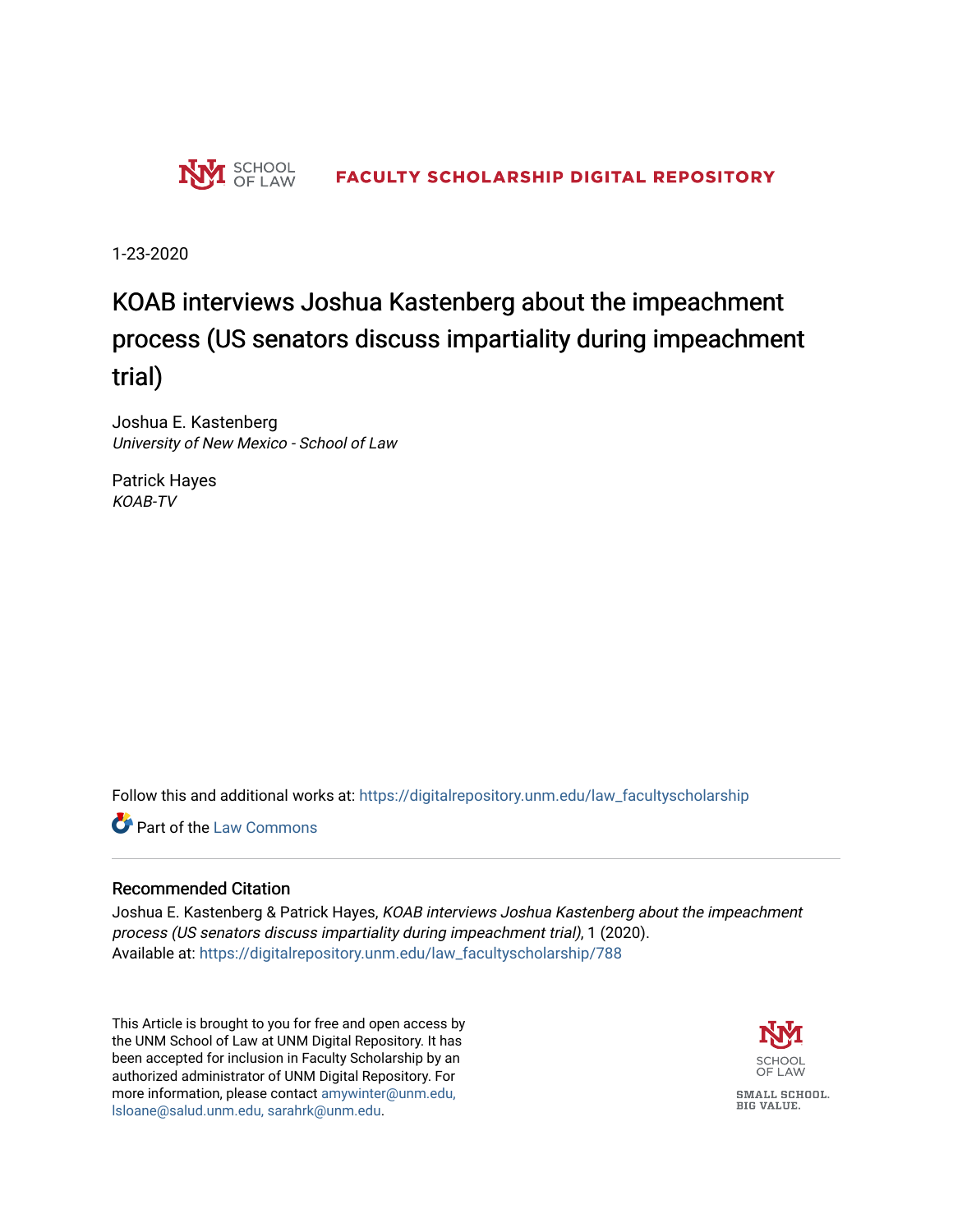[https://www.kob.com/new-mexico-news/us-senators-discuss-impartiality-during](https://www.kob.com/new-mexico-news/us-senators-discuss-impartiality-during-impeachment-trial/5621564/)[impeachment-trial/5621564/](https://www.kob.com/new-mexico-news/us-senators-discuss-impartiality-during-impeachment-trial/5621564/)

## **US senators discuss impartiality during impeachment trial**

## By Patrick Hayes

KOAB-TV January 23, 2020



ALBUQUERQUE, N.M.- U.S. Senators were sworn in as jurors in the impeachment trial of the president. But are they really impartial?

Republicans and Democrats appear to be showing their cards outside of the senate chamber.

"I'm not an impartial juror. This is a political process," said Senate Majority Leader Mitch McConnell. "There's not anything judicial about it."

UNM law professor Joshua Kastenberg said jurors in the Senate are different than jurors in a traditional courtroom.

"Members of the United States Senate have a great deal of immunity while they're working in the scope of their duties," Kastenberg said. "And what I mean by immunity, they're immune from criminal indictments of various natures, immune from civil suits as long as it's within the scope of their duties and so a violation of the oath of office is really going to be addressed by the voters."